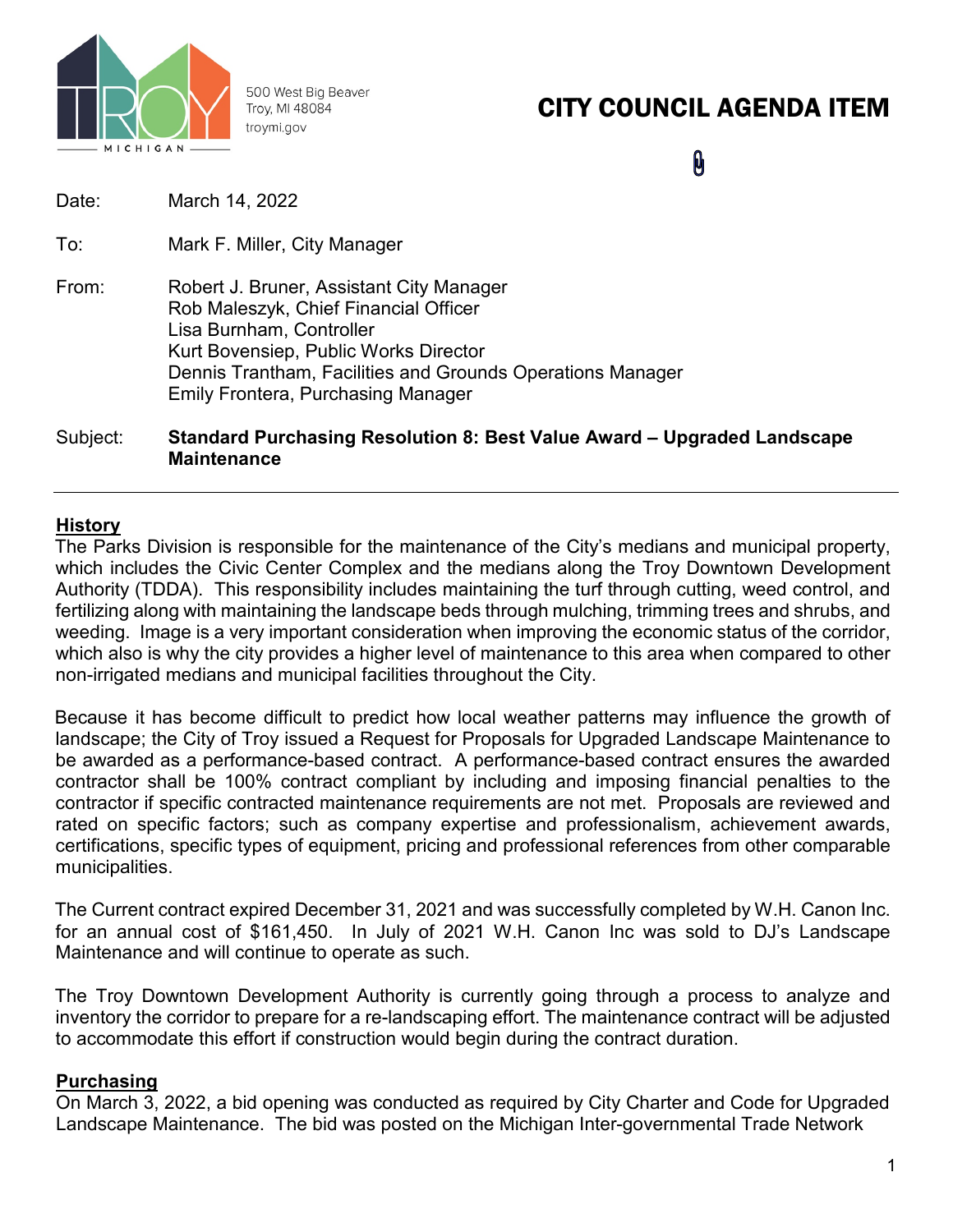

500 West Big Beaver Troy, MI 48084 troymi.gov

# CITY COUNCIL AGENDA ITEM

## **Purchasing (continued)**

(MITN) website; [www.bidnetdirect.com/mitn/city-of-troy-mi.](http://www.bidnetdirect.com/mitn/city-of-troy-mi) Two hundred and sixty-seven (267) vendors were notified via the MITN website. One (1) bid proposal was received. Below is a detailed summary of potential vendors for both bid opportunities:

| <b>Companies notified via MITN</b>         |   | <b>MITN</b> provides a resourceful online platform to streamline the procurement<br>process, reduce costs, and make it easier and more transparent for vendors                                                          |  |  |  |  |  |
|--------------------------------------------|---|-------------------------------------------------------------------------------------------------------------------------------------------------------------------------------------------------------------------------|--|--|--|--|--|
| Troy Companies notified via MITN           | 5 | to do business with the City of Troy.                                                                                                                                                                                   |  |  |  |  |  |
| Troy Companies - Active email Notification |   | Active MITN members with a current membership and paying annual dues<br>receive automatic electronic notification which allows instant access to Bids,                                                                  |  |  |  |  |  |
| Troy Companies - Active Free               |   | RFPS and Quote opportunities with the City.<br>Active MITN non-paying members are responsible to monitor and check                                                                                                      |  |  |  |  |  |
| <b>Companies that viewed the bid</b>       |   | the MITN website for opportunities to do business with the City.<br><b>Inactive MITN</b> member status can occur when a company does not renew<br>their account upon expiration. Inactive members cannot be notified of |  |  |  |  |  |
| Troy Companies that viewed the bid         |   |                                                                                                                                                                                                                         |  |  |  |  |  |
|                                            |   | solicitations or access any bid information.                                                                                                                                                                            |  |  |  |  |  |

After reviewing the bid proposal, *DJ's Landscape Maintenance of Romulus, MI* is the sole vendor to meet all specifications and is being recommended as the best value award for the City to provide Upgraded Landscaping Maintenance Services at unit pricing as detailed in the attached bid tabulation.

### **Financial**

Funds are available in the Parks Division Operating Budget. The funds expensed for the medians on Big Beaver and other areas associated with the Troy Downtown Development Authority (TDDA) are eligible for reimbursement from the Tax Increment Financing (TIF).

#### **Recommendation**

City management recommends awarding a three (3) year contract with two 1-year renewal options to provide Upgraded Landscape Maintenance to; *DJ's Landscape Maintenance, of Romulus MI,* as per unit bid pricing; for an estimated total cost of \$192,000 in 2022, \$197,125 in 2023, and \$202,225 in 2024; not to exceed budgetary limitations at prices contained in the bid tabulation opened March 3, 2022. The award is contingent upon the contractors' submission of properly executed bid documents including insurance certificates, and all other specified requirements.